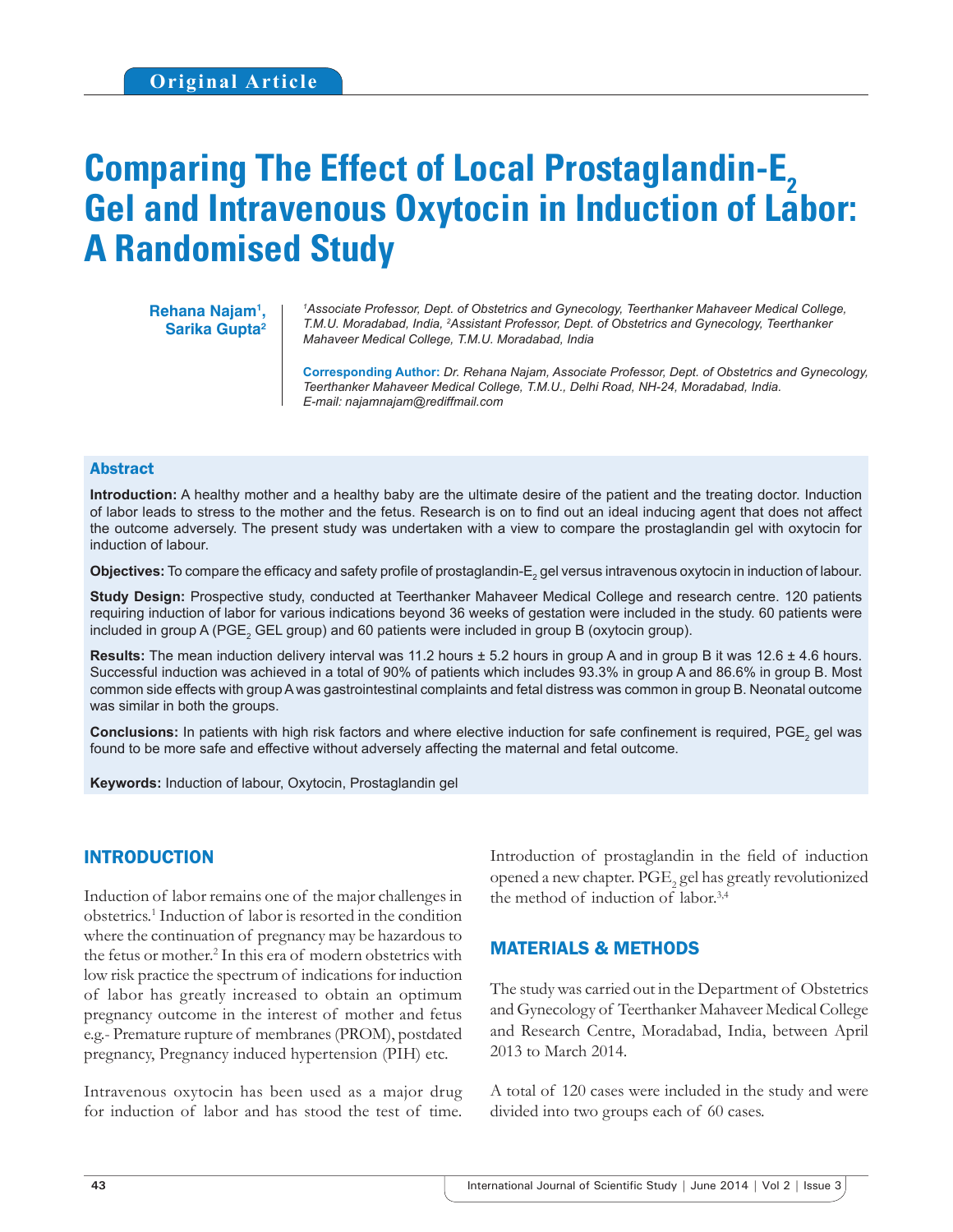Patients of singleton pregnancy irrespective of parity with gestational age more than 37 weeks duration with vertex presentation and intact membranes without cephalopelvic disproportion were included in the study.

Patients having previous uterine surgery, vaginal bleeding of uncertain origin, hypersensitivity to prostaglandins, fetal distress, and previous caesarean section were excluded from the study. Medical conditions such as heart disease, asthma, and glaucoma were also ruled out.

Informed consent was taken from all patients.

Detailed history, general and obstetric examination was carried out. All routine investigations such as hemogram with ESR, bleeding and clotting time etc. including sonography were carried out.

Patients were randomly assigned to either of the two groups. All patients of group A received Prostaglandin E2 gel (PGE2 GEL) whereas patients of group B received intravenous Oxytocin for induction of labour.

Group A – The patients were placed in lithotomy position. A lubricated speculum was introduced and the cervix exposed. The  $\mathrm{PGE}_2$  gel was introduced into the posterior fornix. The woman was kept in head low position for about half an hour. The fetal heart rate (FHR) and uterine contractions were monitored periodically for about 6 hours. After 6 hours a per vaginal examination was done to assess the Bishop's score. If the score did not exceed 6, a second instillation of  $\mathrm{PGE}_2$  gel was done. If cervix was ripe and Bishop's score was more than 6, amniotomy was performed and later augmentation of labour with intravenous oxytocin was done, if required.

Group B – An oxytocin drip with 5 International Units (IU) of Oxytocin was started in 5% dextrose. Escalation of the initial dose of 5 units was done at 30 minutes interval until an optimum response of 4 sustained contractions/10 minutes was achieved. The dose was titrated according to the uterine contractions and at 3-4 cms of cervical dilatation, amniotomy was performed and oxytocin infusion was continued.The induction - onset of labor, induction-delivery interval, length of labour, maternal & neonatal side effects were noted & compared.

## RESULTS

120 women were included in the study of which 60 were in group A and 60 were in group B. The indications for induction of labor were almost similar & are as shown in Table 1.

The mean duration of induction to onset of labor in group A patients was  $4.5 \pm 2.5$  hours & group B was 4.4  $\pm$  2.3 hours, as shown in Table 2.

The mean induction- delivery interval was  $11.2 \pm 5.2$  hours in group A and  $12.6 \pm 4.6$  hours in group B.

The labor pattern was more or less similar in both the groups. The time interval between medications to start of contractions was 4.5  $\pm$  2.5 hours with PGE<sub>2</sub> gel whereas it was  $4.4 \pm 2.3$  hours with Oxytocin. The induction to delivery interval was shorter with  $PGE$ <sub>2</sub> as compared to oxytocin group as shown in Table 2.

The outcome of labor has been outlined in Table 3. In group A overall success rate was 93.33% while in group B it was 86.6%. 80% patients in group A had normal vaginal delivery, 13.33% had instrumental or forceps delivery and 6.6% had caesarean section. While in group B, 83.33%

| Table 1: Indication for induction of labor |                |                |  |
|--------------------------------------------|----------------|----------------|--|
| <b>Indication</b>                          | <b>Group A</b> | <b>Group B</b> |  |
| PIH                                        | 16             | 18             |  |
| Post dated pregnancy                       | 24             | 20             |  |
| <b>PROM</b>                                | 8              | 10             |  |
| <b>IUGR</b>                                | 12             | 12             |  |

#### **Table 2: Relationship between bishop score & labor pattern in successful cases**

| <b>Labor (hours)</b>                | PGE <sub>s</sub> (hours) | <b>Oxytocin (hours)</b> |
|-------------------------------------|--------------------------|-------------------------|
| Medications to contractions         | $1.15 \pm 0.3$           | $0.46 + 0.3$            |
| Medications to established<br>labor | $4.5 \pm 2.5$            | $4.4 \pm 2.3$           |
| Latent phase                        | $4.4 \pm 1.1$            | $4.23 \pm 1$            |
| Active phase                        | $3.5 \pm 1.2$            | $3.8 + 0.4$             |
| 2 <sup>nd</sup> phase               | 32.18±18.6 (in min)      | $32.4 \pm 14$ (in min)  |
| Induction to delivery               | $11.2 + 5.2$             | $12.6 + 4.6$            |

### **Table 3: Outcome of labor**

| <b>Successful outcome</b>                                |     | <b>Patients in</b><br><b>Group A</b> | <b>Patients in</b><br><b>Group B</b> |               |
|----------------------------------------------------------|-----|--------------------------------------|--------------------------------------|---------------|
|                                                          | No. | %                                    | No.                                  | $\frac{9}{6}$ |
| <b>Total deliveries</b>                                  | 56  | 93.33                                | 52                                   | 86.66         |
| 1 <sup>st</sup> application or 1 <sup>st</sup> induction | 32  | 53.33                                | 16                                   | 26.66         |
| 2 <sup>nd</sup> application or 2 <sup>nd</sup> induction | 8   | 13.33                                | 36                                   | 60            |
| Normal vaginal delivery                                  | 48  | 80                                   | 50                                   | 83.33         |
| Oxytocin augmention                                      | 16  | 26.66                                |                                      |               |
| Forceps                                                  | 8   | 13.33                                | 2                                    | 3.33          |
| Caesarean section                                        | 4   | 6.66                                 | 8                                    | 13.33         |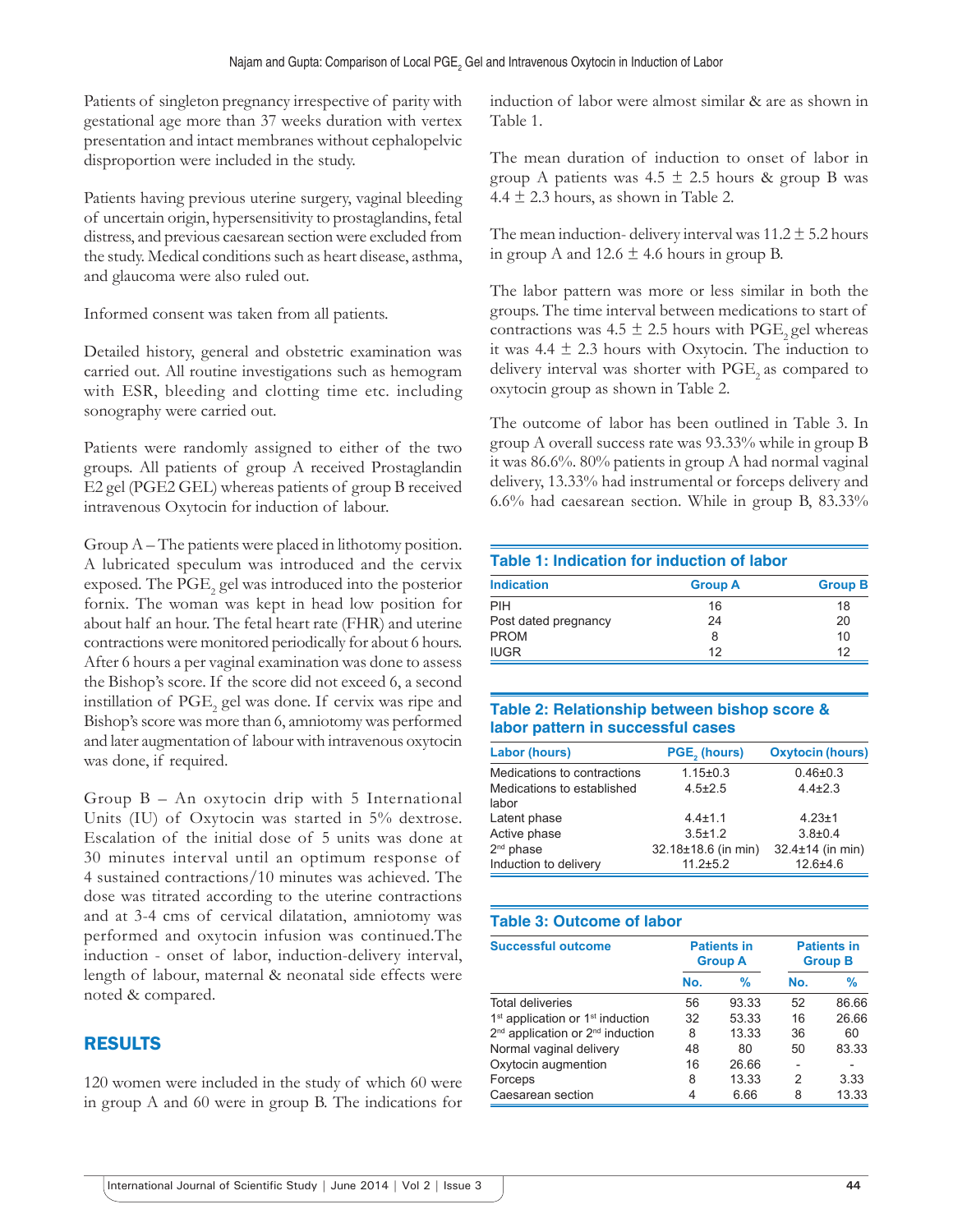had normal vaginal delivery, only 3.33% had instrumental delivery and 13.33% landed up into caesarean section.

Indications for caesarean section have been outlined in Table 4. The incidence of caesarean section was high in group B i.e., 13.3% as compare to 3.33% in group A.

Neonatal outcome was similar in both the groups

Mean neonatal weight in group A was 2.75 kg & in group B it was 2.8 kg.

Mean Apgar score in group A was 8 & in group B it was 8.4 (Table 5).

Gastrointestinal side effects were more common in prostaglandin group than oxytocin group i.e. 13% in group A while  $3\%$  in group B. while fetal distress & uterine hyper stimulation was seen more commonly in group A patients.

## **DISCUSSION**

Induction of labor includes pharmacological and mechanical methods like. foley's catheterization, oxytocin induction & prostaglandin. Elective induction is still practiced in many centers especially for the convenience of the patients.<sup>5</sup>

In our study the most common indication of induction was PIH, followed by postdated pregnancy. Agarwal observed PIH & PROM as the commonest cause.<sup>6</sup>

The induction to delivery interval in  $\mathrm{PGE}_2$  group was 11.2 hours in primipara & 8.7 hours in multipara. In the oxytocin group it was 12.6 hours in primipara & 10.33 hours in multipararespectively. These results are comparable to

|  |  |  | <b>Table 4: Indication for caesarean section</b> |  |
|--|--|--|--------------------------------------------------|--|
|--|--|--|--------------------------------------------------|--|

|                             | <b>Group A</b> | <b>Group B</b> |
|-----------------------------|----------------|----------------|
| Non progress of labor       |                |                |
| Foetal distress             |                |                |
| Incoordinate uterine action |                |                |
| Failed induction            |                |                |

| <b>Side-effects</b>         | <b>Group A patients Group B patients</b> |
|-----------------------------|------------------------------------------|
| Incordinated uterine action |                                          |
| <b>Rigors</b>               | 2                                        |
| Uterine hyperstimulation    |                                          |
| Foetal distress             |                                          |
| <b>PPH</b>                  |                                          |
| Vomitings                   |                                          |

studies conducted by Raybum7 Al – Tanni et al found that induction to delivery interval was shorter in multiparas in comparison to primipara patients.

The overall success rate in group A was 93.39% & in group B was 86.69% in our study. Keirse have failed to show any advantage for either PGE<sub>2</sub> or placebo over the others as induction agents and overall reduction in induction failure was noted and reduction in caesarean section rate. In our study both agents were almost equally efficacious in inducing labor. And the incidence of LSCS was 3.33% in group A & 13.33% in group B. Parikh et al<sup>2</sup> observed a caesarean section rate of 6.69% with  $\mathrm{PGE}_2\,\mathrm{gel}$ & 13.3  $\%$  in oxytocin group. They recommended  $\mathrm{PGE}_2$  gel as a successful inducing agent with less failure rate.

In our study the incidence of maternal & foetal side effects were much lower with the  $\mathrm{PGE}_2$  gel. The incidence of fetal distress & uterine hypersensitivity was high in oxytocin group. Similar results have been reported by studies Buccellato CA et al,<sup>5</sup> Al-Taani MI<sup>8</sup> & Keirse MJNC.<sup>9</sup> GI side effects like nausea & vomiting were more common with group A. Paul and Singh et al<sup>10</sup> have also observed a higher incidence of uterine stimulation and fetal heart variations on the oxytocin group.

There was no difference in the Apgar scores and neonatal outcome in two groups. This is comparable to other studies.<sup>6,10</sup>

## **CONCLUSION**

Modern obstetrics has enormously improved the outcome of pregnancy. Labor is induced in conditions where continuation of pregnancy may be hazardous to the mother or the fetus. With the introduction of prostaglandins induction of labor witnessed a major breakthrough. It is evident from the study that vaginal  $\mathrm{PGE}_2$  gel offers an advantage over the routine use of i.v oxytocin. Not only the induction to delivery interval is shorter but there is a low incidence of fetal distress and caesarean section. The only limitation in its use may be the cost of the gel.

## REFERENCES

- 1. Parikh S, Parikh N. Comparison of local PGE<sub>2</sub> gel & I.V. oxytocin induction of labour. *J of Obst & Gyn of India*. 2001;51:57-59.
- 2. Saima Qamar, Adeela Bashir, F Abrar. Comparison of Prostaglandin E<sub>2</sub> gel, Prostaglandin E, Persary and extra amniotic infusion with oxytocil for induction of labour: *J AyubJtedcoll Abbottabad.* 2012;24(2):22-25.
- 3. Harmon JH, Kim A. Current trends in cervical ripening and labour induction. *Am Fam Physician*. 1999;60(2):477-84.
- 4. Mazhar SB, Sarwar S, Mahmud G. Induction of labour, a randomized trial comparing prostaglandin e, pessry, intracervical Foley catheter and extra amniotic saline infusion. *J. Surg*. 2000;19:12-8.